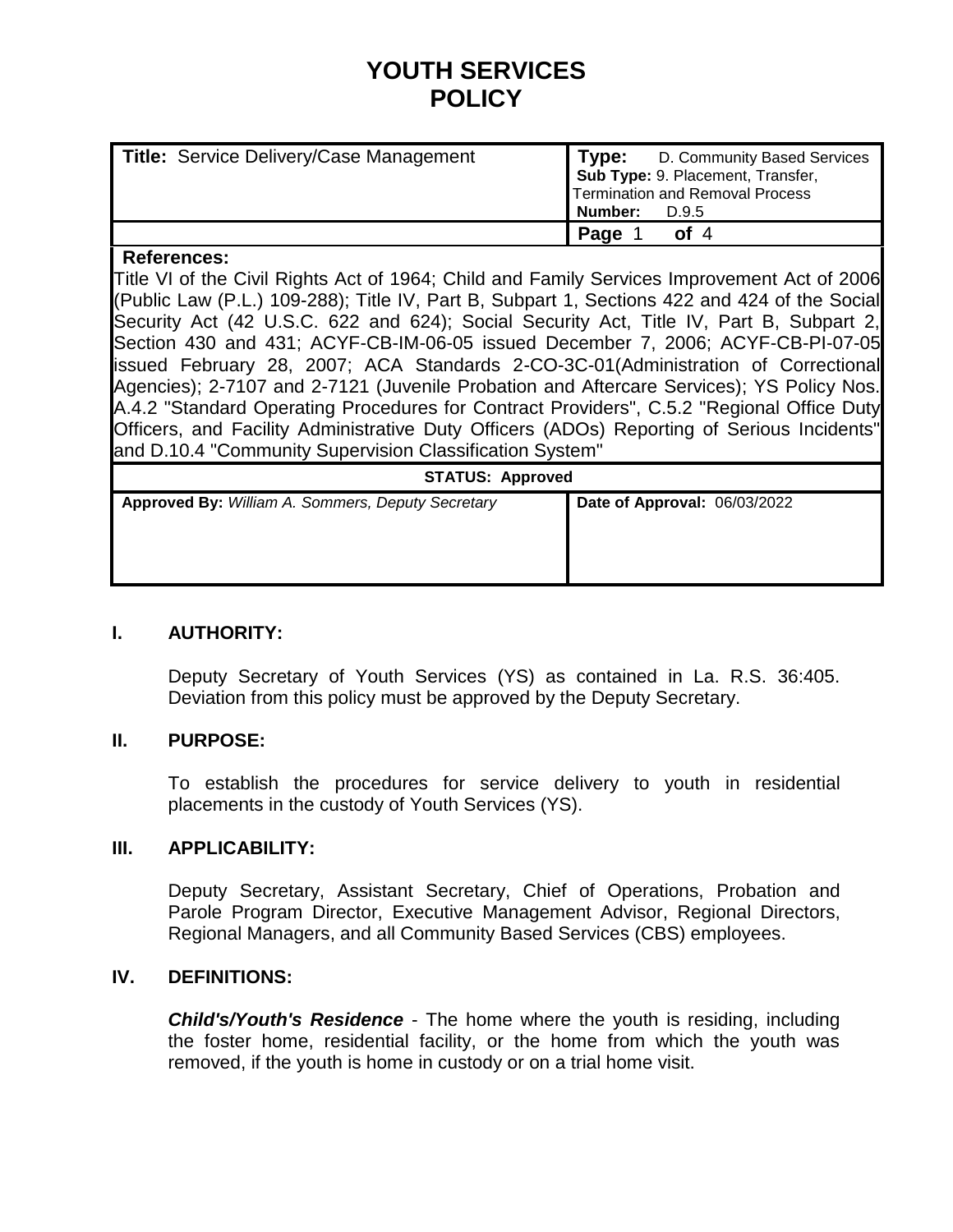*Individual Service Plan (ISP) –* An individualized plan developed by the assigned PPO/J to achieve the desired results for change. The plan is accomplished through the collaborative effort of the PPO/J, youth and parent/guardian. The plan shall contain specific, measurable goals to address the risks, needs and protective factors. The SAVRY, Probation Order, psychological evaluation and other pertinent information shall be used to develop the plan. The ISP is modified throughout supervision as need areas are identified.

*Juvenile Electronic Tracking System (JETS)* - The centralized database utilized to track all youth in OJJ custody or under OJJ supervision, and to record all case record activity.

*Probation and Parole Officer 1, 2, and 3/Juvenile (PPO/J)* - PPO/J's assist youth and families in locating, accessing and coordinating networks of support to address needs. PPO/J's shall coordinate case management services in accordance with need assessments, as well as monitor, compliance with the services provided and court ordered requirement while the youth is in the custody or under the supervision of YS.

*Probation and Parole Supervisor/Juvenile (PPS/J) -* Includes CBS supervisors.

# **V. POLICY:**

It is the Deputy Secretary's policy that youth in the custody of the agency shall not be excluded from participation in, be denied the benefits of or be subjected to discrimination under any program or activity provided by YS on the grounds of age, sex, race, religion, color, national origin, political belief or handicap.

Throughout placement, the youth's progress shall be monitored by CBS.

## **VI. PROCEDURES:**

- A. Following placement in a residential facility, the youth's case is assigned to the supervising PPO/J responsible for monitoring the youth.
- B. The initial face-to-face contact with the youth shall be made within the first 14 days of placement. The PPO/J shall participate in the facility staffing of the youth's case and arrange for services not covered by the contract between the facility and OJJ. The Individualized Service Plan (ISP) shall be reviewed, and on-going communication between the youth, parent/guardian and the court shall be established in order to: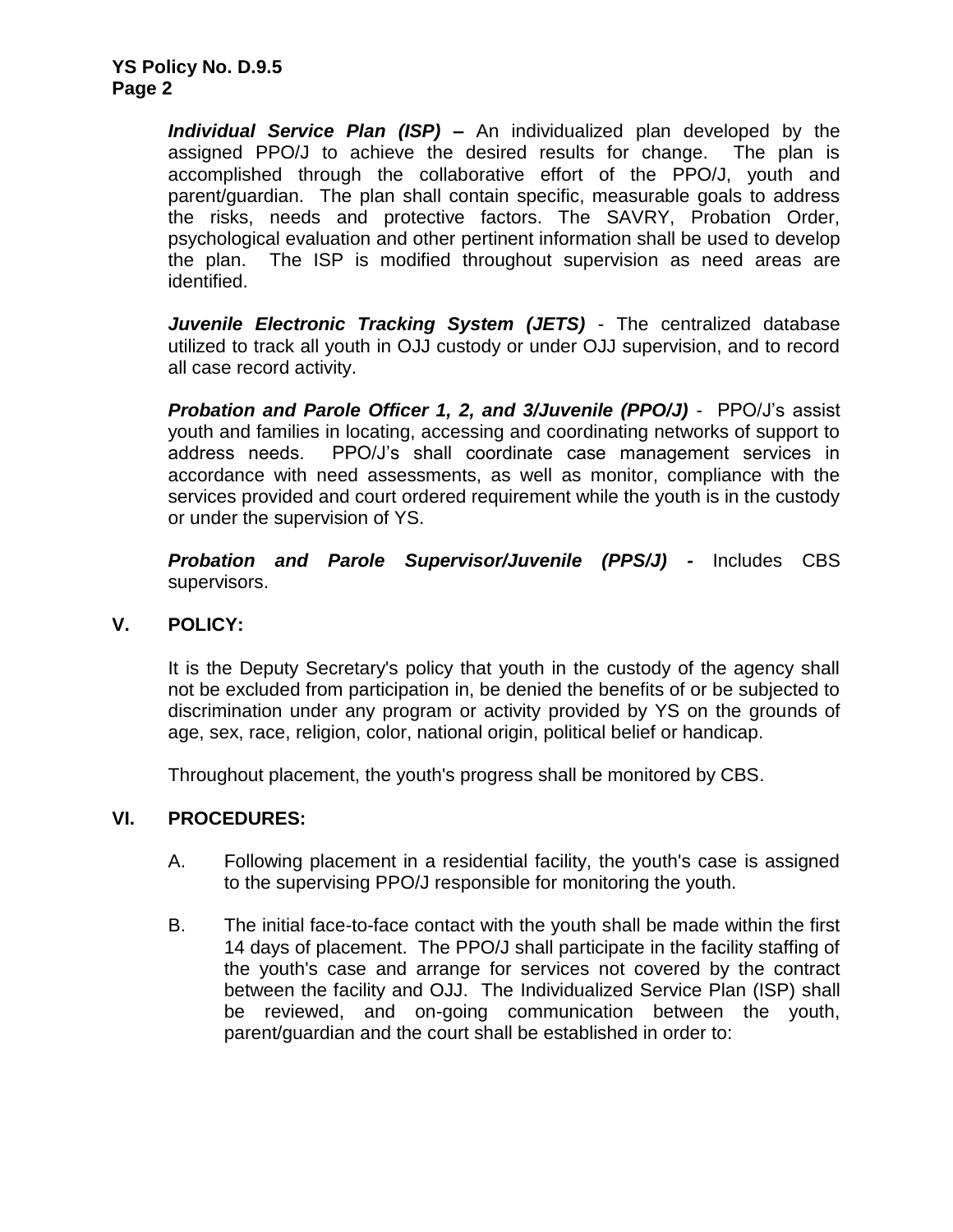- 1. Assess and monitor the care the youth receives, including the youth's safety, clothing, physical environment, educational progress and health needs;
- 2. Observe interaction between caregiver and youth;
- 3. Listen to both the youth and caregiver concerns;
- 4. Lend support;
- 5. Provide on-going clarification regarding the reason for continued placement; and
- 6. Solicit information needed to revise the plan.
- C. The supervising PPO/J shall make monthly face-to-face contact with the youth and facility representative pursuant to YS Policy No. D.10.4 to discuss the youth's progress. Details of the visit shall be documented in a "Case Narrative" in JETS within seven (7) working days, including the name and job title of the facility representative or foster parent/guardian contacted. Each youth in non-secure custody shall be visited in the place of residence by the assigned PPO/J at least once per month.
- D. In the absence of the regularly assigned PPO/J, the PPS/J shall temporarily assign another PPO/J to make monthly contacts and shall document the temporary assignment in JETS. The temporarily assigned PPO/J shall be responsible for documenting the contact in a "Case Narrative" in JETS within seven (7) working days.
- E. The placing PPO/J shall make a monthly face-to-face contact with the youth's parent/guardian to advise them of the youth's progress, discuss the youth's eventual return home, and receive feedback on the youth's home visits and the family's involvement in the treatment program. Prior to the youth's return home, a face-to-face contact shall be made with the parent/guardian in the home to determine if the home is acceptable.
- F. Youth shall be eligible for home visits while in the facility. Frequency and duration of home visits shall meet the guidelines set forth in YS Policy No. A.4.2 "Standard Operating Procedures (SOP) for Contract Service Providers", Section 3.3/Home Passes.
- G. The PPO/J shall notify the Regional Director of any Unusual Occurrence Reports (UOR) pursuant to the guidelines established in YS Policy No. C.5.2.
- H. All activities involved in the placement and supervision of the youth shall be documented in a "Case Narrative" in JETS. Narratives shall include case staffings, all contacts with the youth, facility, and parents/guardians, as well as the youth's progress towards meeting their "Individualized Service Plan" (ISP) goals (refer to YS Policy No. D.10.4 for additional information about the ISP).